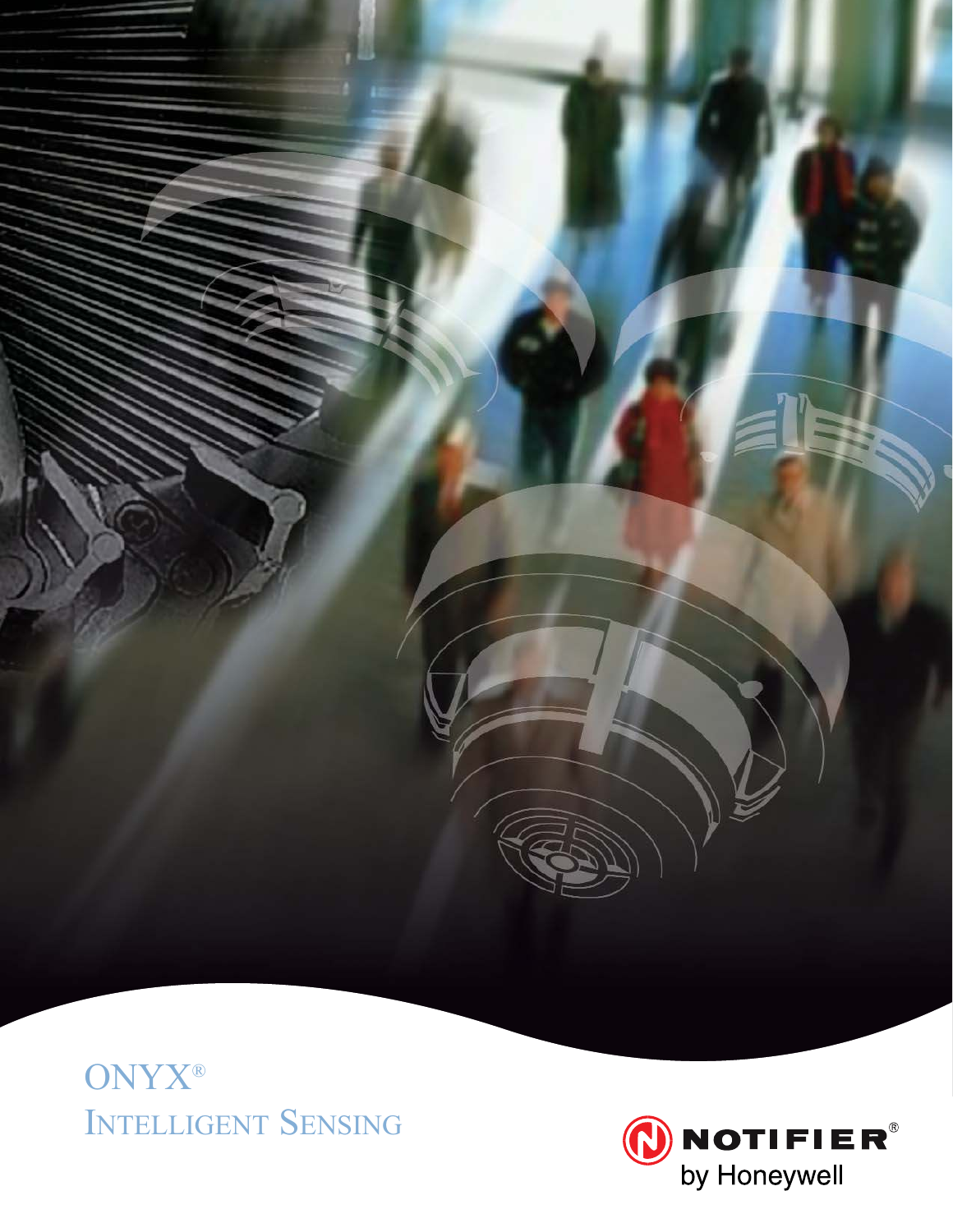# MAXIMUM SPEED, STABILITY, AND RELIABILITY



NOTIFIER's ONYX Series intelligent fire alarm systems respond rapidly to incipient fire signatures with unmatched precision. At the same time, they significantly reduce the occurrence of nuisance alarms. It's all made possible by NOTIFIER's ONYX Intelligent Sensing technology, which maximizes speed, stability, and reliability.

ONYX Intelligent Sensing is comprised of two key elements: a set of complex software algorithms found in all ONYX Series fire alarm panels and a suite of advanced, specialty smoke detectors. When used together, these elements extend ONYX Intelligent Sensing capabilities far beyond that of typical spot-type smoke detection.

From mission-critical applications where even a trace amount of undetected smoke is unacceptable, to environments where the presence of dust, moisture, or theater smoke is the norm, ONYX Intelligent Sensing is the answer.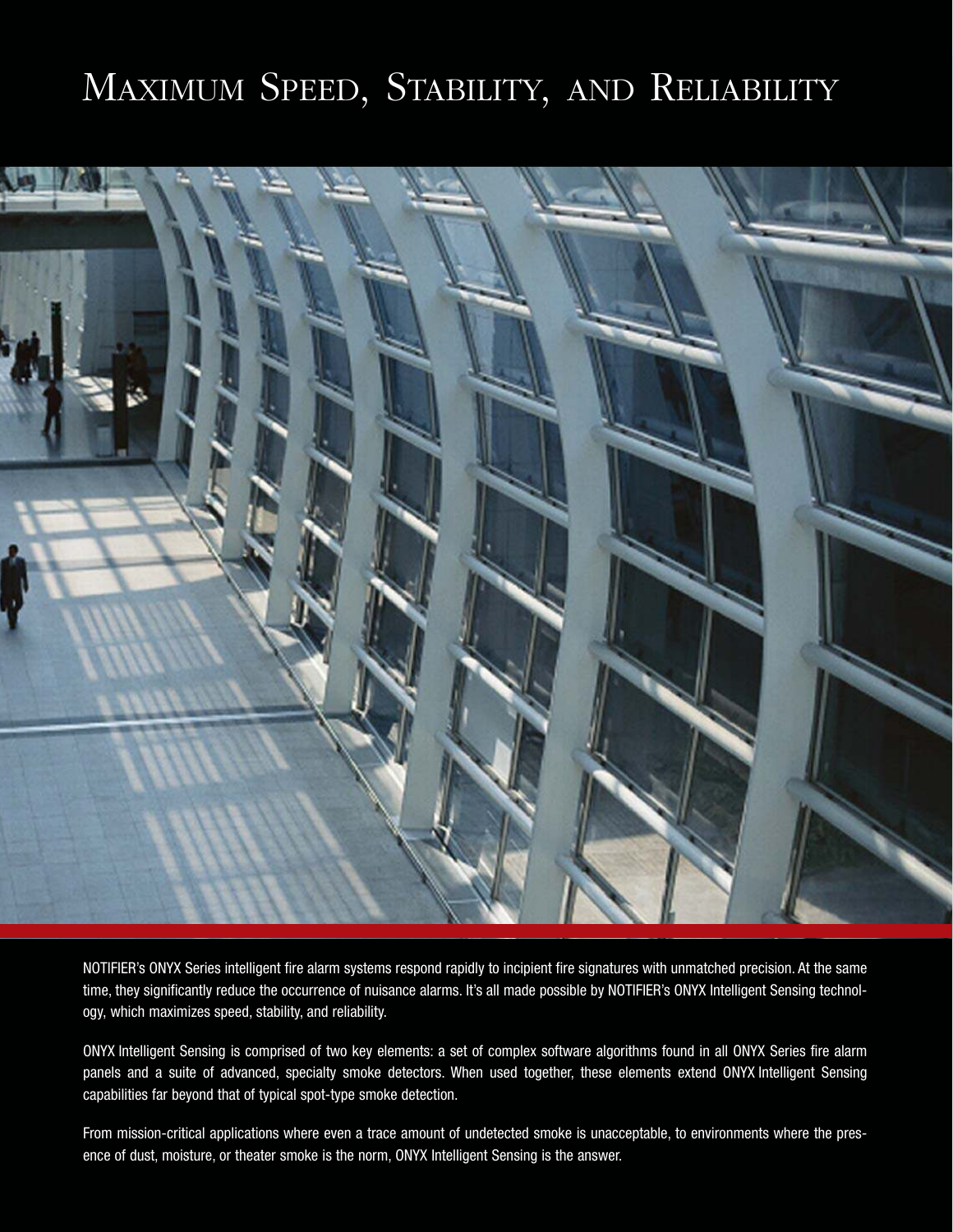## HIGH SENSITIVITY FOR EARLY WARNING



The VIEW laser smoke sensor is selectable to be up to 100 times more sensitive than standard photoelectric smoke detection technology. VIEW is ideal for critical applications where even a trace of undetected smoke is unacceptable or where high air flows can make traditional smoke detectors ineffective.

**Applications:** Server rooms, data centers, clean rooms, records storage, equipment rooms



#### Customize Detector Sensitivity to the Environment, Day and Night

ONYX Intelligent Sensing offers nine levels of detector pre-alarm and alarm sensitivity settings. This allows users to optimize each detector's sensitivity specifically to its individual environment. Sensitivity levels are programmable to alternate automatically between day and night as occupancy changes.



V-H-W

### Aspirating Smoke Detection – Early Warning in Challenging Environments

Aspirating Smoke Detection (ASD) solutions provide early warning of an impending fire hazard. ASD can buy time to investigate an alarm and initiate an appropriate response to prevent injury, property damage, or business disruption. With a wide sensitivity range and multi-level warnings, even minute levels of smoke can be detected before a fire has time to escalate.

**Applications:** Correctional facilities, clean rooms, cultural/heritage, data and telecom, hospitals and healthcare, warehouses, nuclear facilities, power generation, records storage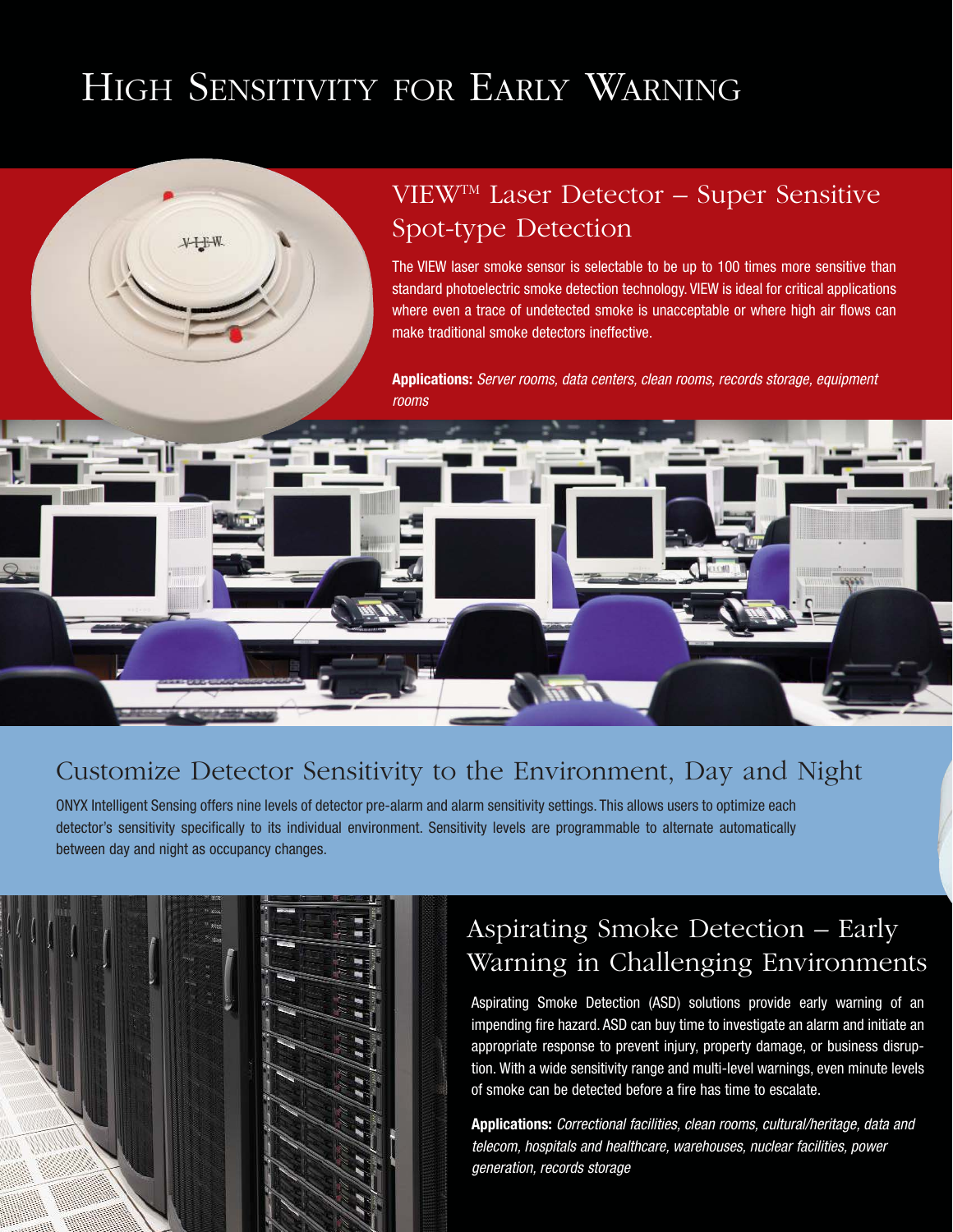# MINIMIZE NUISANCE ALARMS

#### Cooperative Sensing Analyzes Readings from Multiple Devices

NOTIFIER's Cooperative Sensing Technology evaluates sensor readings from up to three adjacent smoke sensors to verify uniform smoke spread, a strong indication of a true fire condition. Based on the sensor data, the panel can quickly determine the difference between a real fire emergency and a nuisance condition.

#### Acclimate  $Plus^{TM} - Self-optimizes,$ Senses Heat and Smoke

The Acclimate Plus detector combines thermal and photoelectric technologies into a single device. It constantly monitors ambient heat and particulate conditions, adjusting sensitivity parameters and alarm thresholds automatically to maximize detection across a broad range of fire types.

**Applications:** Office areas, schools, healthcare facilities, hospitals, hotels/motels



#### IntelliQuad<sup>™</sup> – The Ultimate Multi-criteria Detector

IntelliQuad senses carbon monoxide (CO), heat, smoke particulates, and infrared signatures simultaneously. Sensor readings are continually evaluated against one another, allowing the detector to operate normally with high immunity to nuisance conditions, while quickly responding to true alarm events.

**Applications:** Theaters equipment rooms, computer facilities, kitchens, food processing plants, bars/nightclubs, boiler rooms, dormitories, hotels, rugged environments (-32°F to 100°F; 10% to 93% RH)

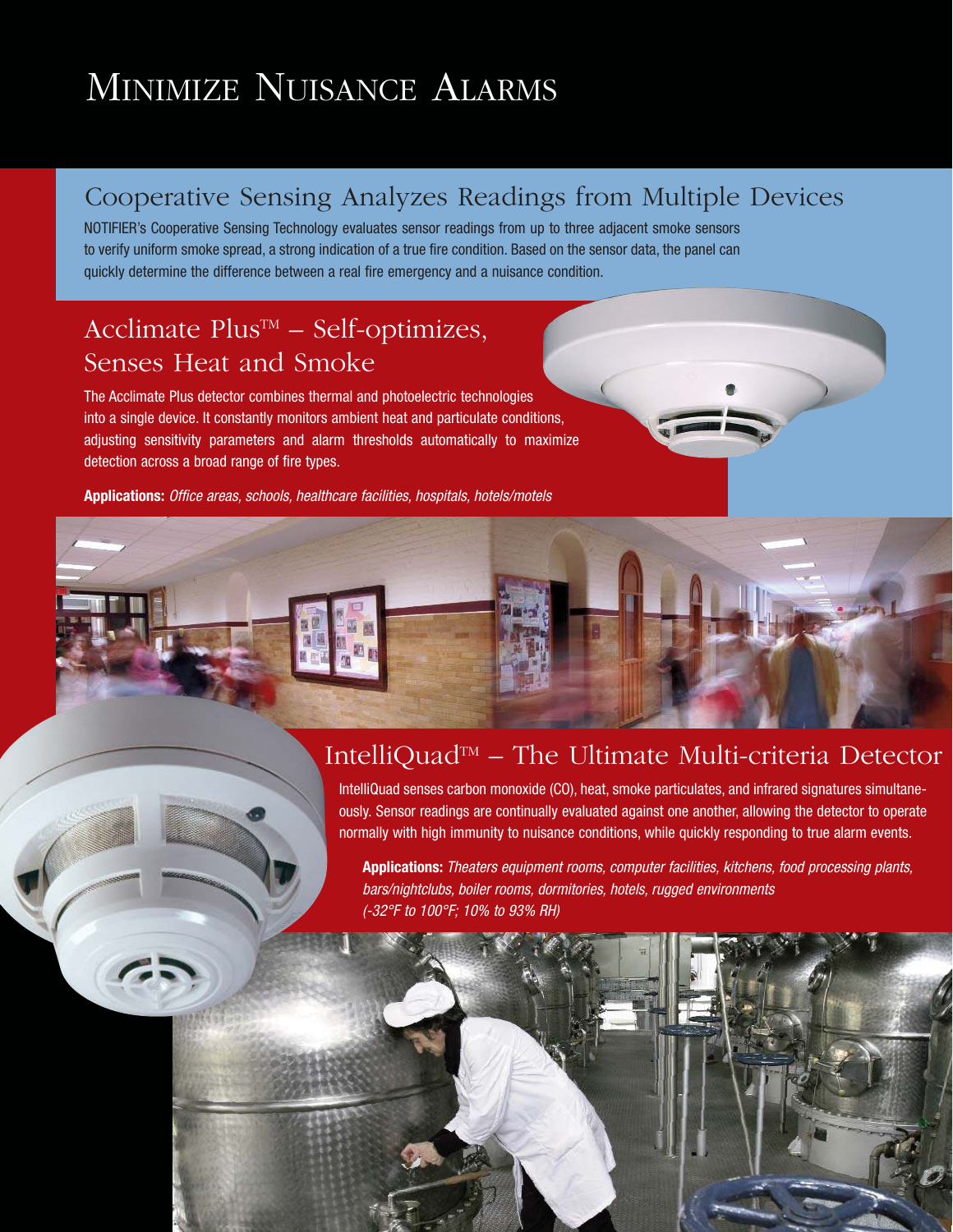### ALWAYS OPERATING AT PEAK PERFORMANCE

#### Automatically Compensates for Dirt/Dust Build-up

Drift Compensation software automatically adjusts sensitivity levels when sensors become dirty to avoid compromising the sensor's performance. If a sensor chamber becomes dirty or reaches an unacceptable level, the control panel indicates one of three warnings; Low Chamber Reading, Maintenance Alert, and Maintenance Urgent.





#### Smoke Sensors Learn Their Environment

Smoke sensors self-optimize by learning their normal environment. By measuring peak analog readings over a period of time, pre-alarm levels are set just above normal peak readings for extremely sensitive pre-alarm capability while guarding against nuisance alarms.

### Panel-based Intelligence for Optimum Performance and Ease of Use

Having the intelligence behind ONYX Intelligent Sensing based in the ONYX Series panels helps maximize device polling and signal processing speed. It's

what ensures a split-second response to true alarm conditions and the quick rejection of nuisance conditions. It also means that NOTIFIER smoke detectors benefit from the latest panel software upgrades without having to replace or re-program each individual device, saving time and simplifying maintenance.